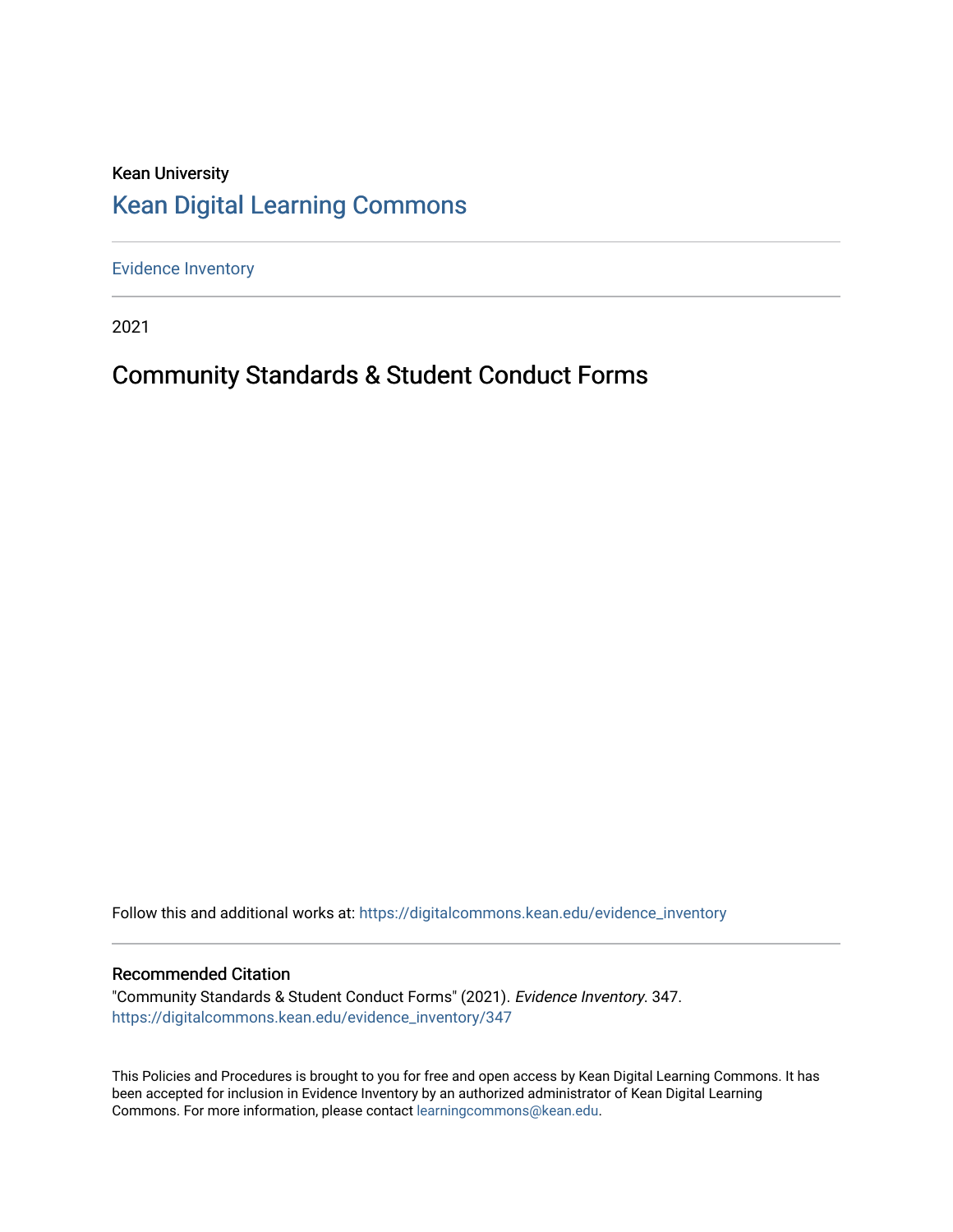### Community Standards & Student Conduct Forms

### Abstract

Community Standards & Student Conduct Forms

### Keywords

Community Standards & Student Conduct Forms, Community Standards, Student Conduct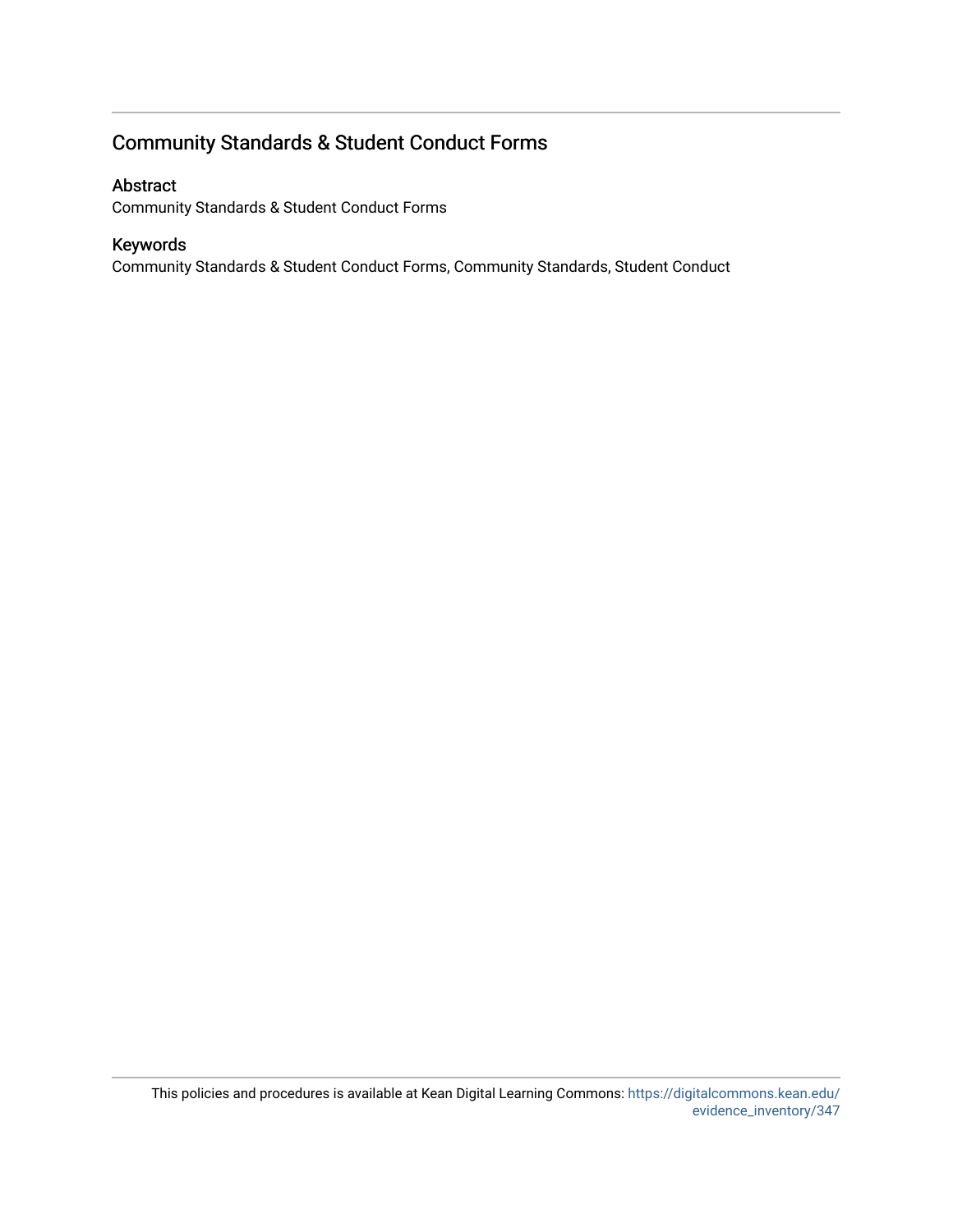## Return to Campus

A mask mandate is currently in place on campus. Learn more about the [University's](https://www.kean.edu/welcome-fall-2021-semester) health and safety protocols to help protect the campus community from COVID-19 and reduce the spread of the virus.

[Home](https://www.kean.edu/) • [Offices](https://www.kean.edu/offices) AZ • [Community](https://www.kean.edu/offices/community-standards-and-student-conduct) Standards and Student Conduct

# Community Standards & Student Conduct Forms Conduct Forms

Download and print application forms in Adobe Acrobat PDF format. Click [here](http://get.adobe.com/reader/) to download Adobe Acrobat Reader.

- Online [Incident](https://publicdocs.maxient.com/incidentreport.php?KeanUniv) Report
- FERPA (Family [Educational](https://webreg.kean.edu/) Rights and Privacy Act) Information Release
- Campus Security Authority Crime [Statistics](https://www.kean.edu/sites/default/files/2018-07/CSAReportForm_0.pdf) Report Form

### [Community](https://www.kean.edu/offices/community-standards-and-student-conduct) Standards and Student Conduct

**[Community](https://www.kean.edu/offices/community-standards-and-student-conduct/community-standards-student-conduct-forms) Standards & Student Conduct Forms**